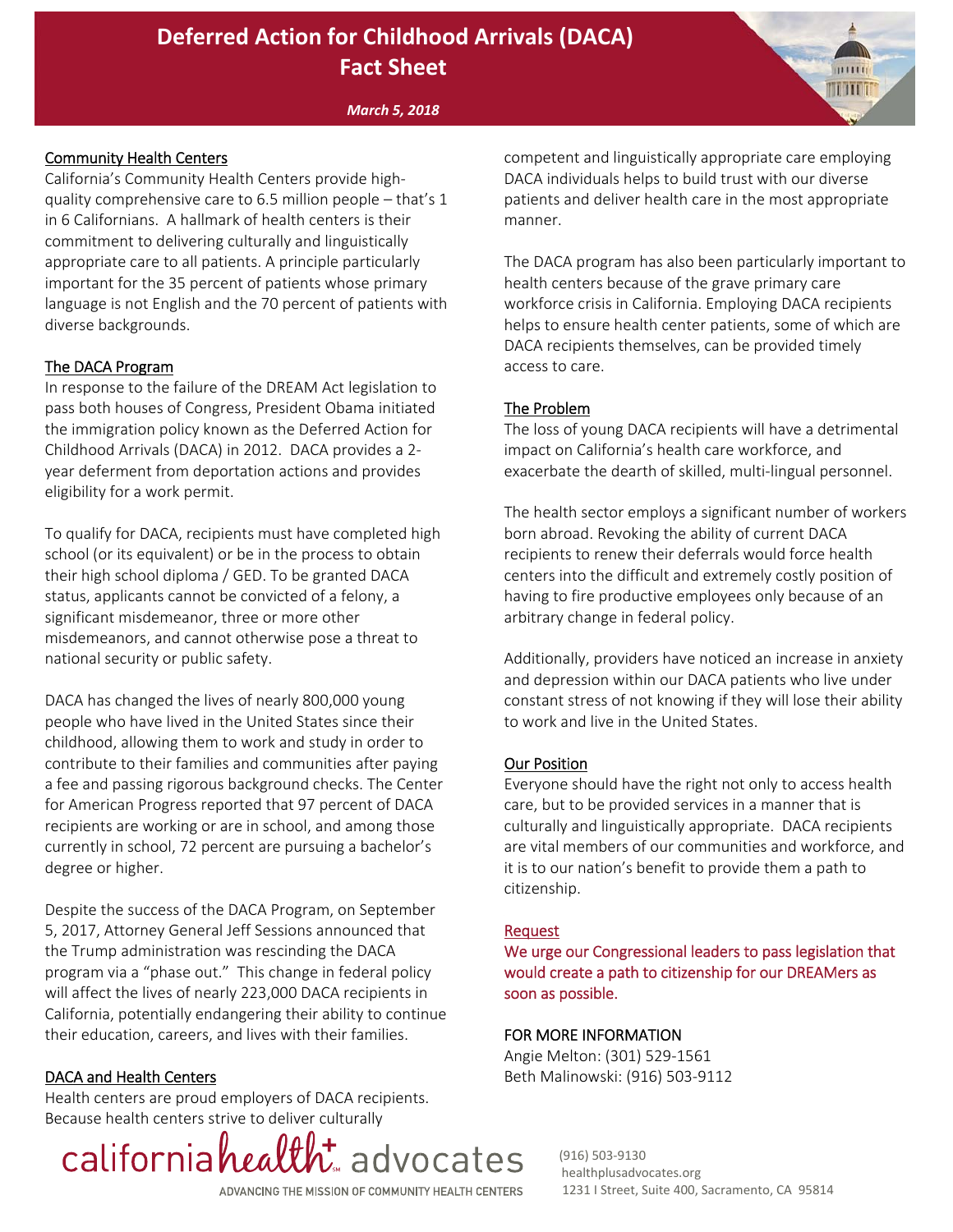# **Deferred Action for Childhood Arrivals (DACA) Talking Points**

*March 5, 2018*

- The Deferred Action for Childhood Arrivals (DACA) program has changed the lives of nearly 800,000 young people who have lived in the United States since their childhood, allowing them to better contribute to their families and communities.
- Medical students and residents with DACA status (also known as DREAMers) represent an important segment of the U.S. population, and their participation in our health care workforce will benefit all U.S. patients.
- As a health system that is committed to speaking their patients' languages, honoring their traditions, and valuing their experiences, health centers rely on healthcare providers and staff who themselves are immigrants, including many who have work permits under the DACA\ program.
- Our DACA patients are increasingly in need of mental health services to help address the anxiety and depression they are feeling due to not knowing if they will be allowed to legally reside in the United States.
- DACA patients have expressed concerns and fears of losing their legal status and losing their ability to work and live in the United States, the only country they've really known.
- California is already experiencing a severe shortage of health care providers and any changes to current visa and work permit rules could further hamper health centers' ability to serve their patients.
- Revoking the ability for current DACA recipients to renew their deferrals would force health centers into the impossible and extremely costly position of having to terminate productive employees for no other reason than an arbitrary change in federal policy.
- Ending DACA would be especially hard on California, as the state is home to nearly 223,000 DACA recipients ‐ the highest in the nation.
- Ending DACA would remove an estimated 685,000 workers from the nation's economy and would result in a loss of \$460.3 billion from the national GDP over the next decade.
	- o According to the Center for American Progress, ending DACA would cost California more than \$11.6 billion in annual GDP losses.
	- o In Los Angeles County alone, there are about 48,000 children who would be eligible for DACA in the future.
- We remain committed to providing care to everyone and urge our Congressional leaders to pass legislation that would create a path to citizenship for our DREAMers as soon as possible.

If you have any question please contact Liz Oseguera, liz@healthplusadvocates.org



ни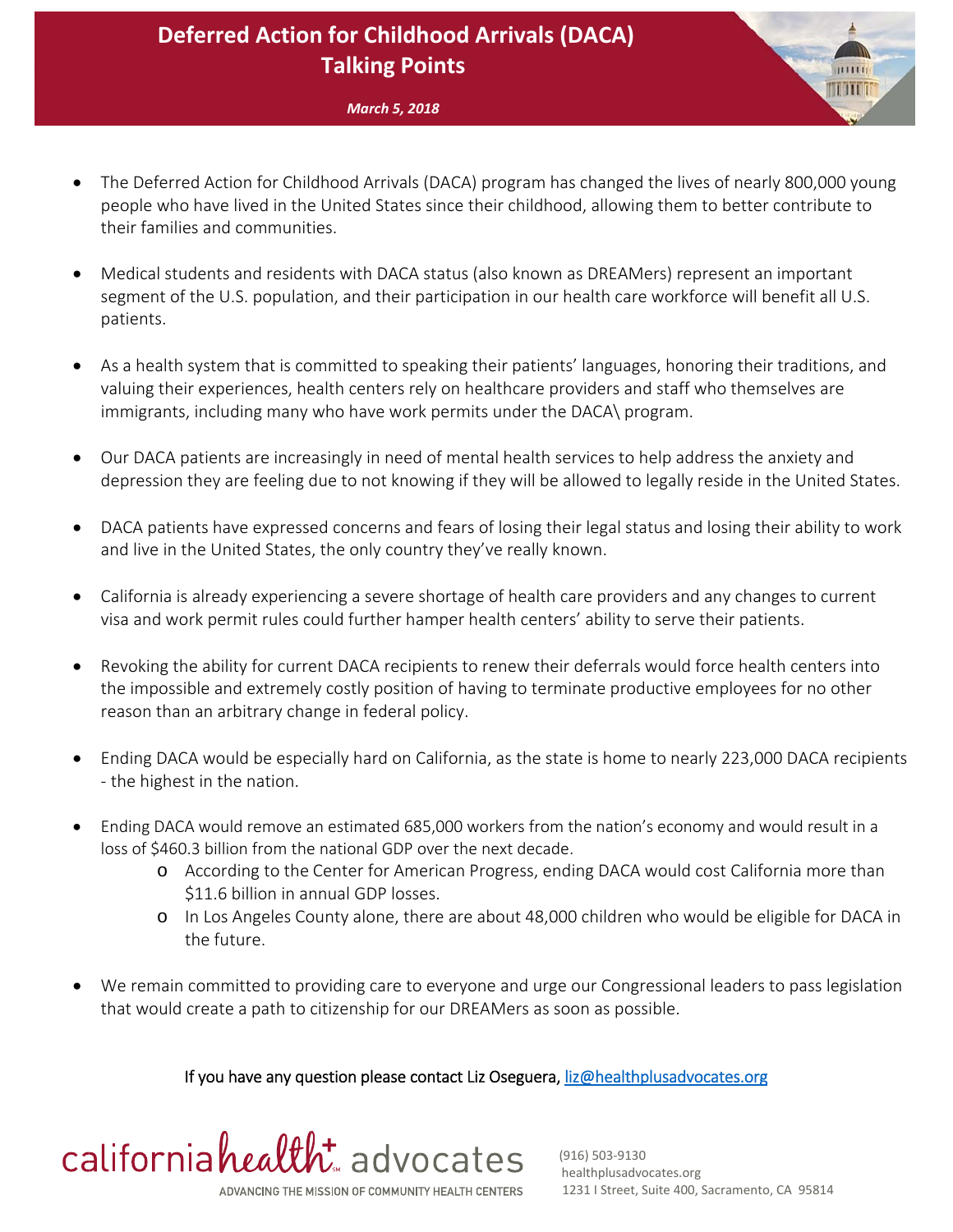# **Public Charge Fact Sheet**

*March 5, 2018*

## Community Health Centers

California's Community Health Centers provide highquality comprehensive care to 6.5 million people – that's 1 in 6 Californians. For decades, community health centers have provided care to everyone, regardless of their ability to pay, their immigration status, or their individual circumstances.

## Overview: Current Public Charge Law

"Public charge" is a term used in immigration law to describe an individual who is likely to become dependent on the government. When determining if a person is likely to become a public charge, the government must look at a variety of factors, including age, health, income, family size, public assistance received, and education level. At the moment, the only public assistance that can be considered when determining if a person will become a public charge is cash assistance and assisted long-term care, such as Temporary Assistance for Needy Families (TANF) and Supplemental Security Income (SSI).

Depending on a person's immigration status, the Department of Homeland Security or U.S. State Department Consular officers abroad can refuse to let someone enter the U.S., re-enter the U.S., or become a lawful permanent resident if they think this person will not be able to support themselves without receiving assistance from the government. Currently, the public charge determination is *NOT* taken into consideration for immigrants who are already in the United States and are applying to become U.S. citizens. Public charge is only considered for those entering or reentering into the U.S. or those already here looking to apply for lawful permanent residency (i.e. applying for a green card). In general, people who are undocumented cannot apply to become a legal permanent resident.

Public charge does not apply to: Refugees, asylees, survivors of domestic violence, and victims of trafficking or other serious crimes, special immigrant juveniles, temporary protected status (TPS) and certain other groups.

## The Problem

The Trump Administration has shown interest in broadening the definition of public charge to include public benefit programs, such as Medicaid, Children's Health Insurance Program (CHIP), and Special Supplemental Nutrition Program for Women, Infants, and Children (WIC).

nm

This change would be devastating to immigrants and immigrant communities, increasing fear and anxiety that could ultimately deter many from accessing public programs for which themselves and their children are legally eligible for, regardless of whether they are directly affected by the policy change or not.

Because of the rumors of public charge and the overall climate of fear, health centers are seeing patients cancel their medical appointments and question whether to enroll into public benefit programs (like Medicaid) for which they are legally eligible, putting their health and the health of their communities at risk.

Changes to the public charge rule to include health coverage programs could increase the number of individuals without insurance because immigrants who have any current or future plans to seek legal permanent residency will be discouraged from utilizing programs like Medicaid and CHIP.

# Our Position

CaliforniaHealth+ Advocates believes everyone should have the right to access health care, regardless of their immigration status. California has worked hard to protect our immigrant communities, and changes to the public charge rule could undermine these protections.

For these reasons we strongly oppose any change to the public charge rule that would hinder our patients' ability to access health care services.

# FOR MORE INFORMATION

Angie Melton: (301) 529-1561 Beth Malinowski: (916) 503-9112



 (916) 503-9130 healthplusadvocates.org 1231 I Street, Suite 400, Sacramento, CA 95814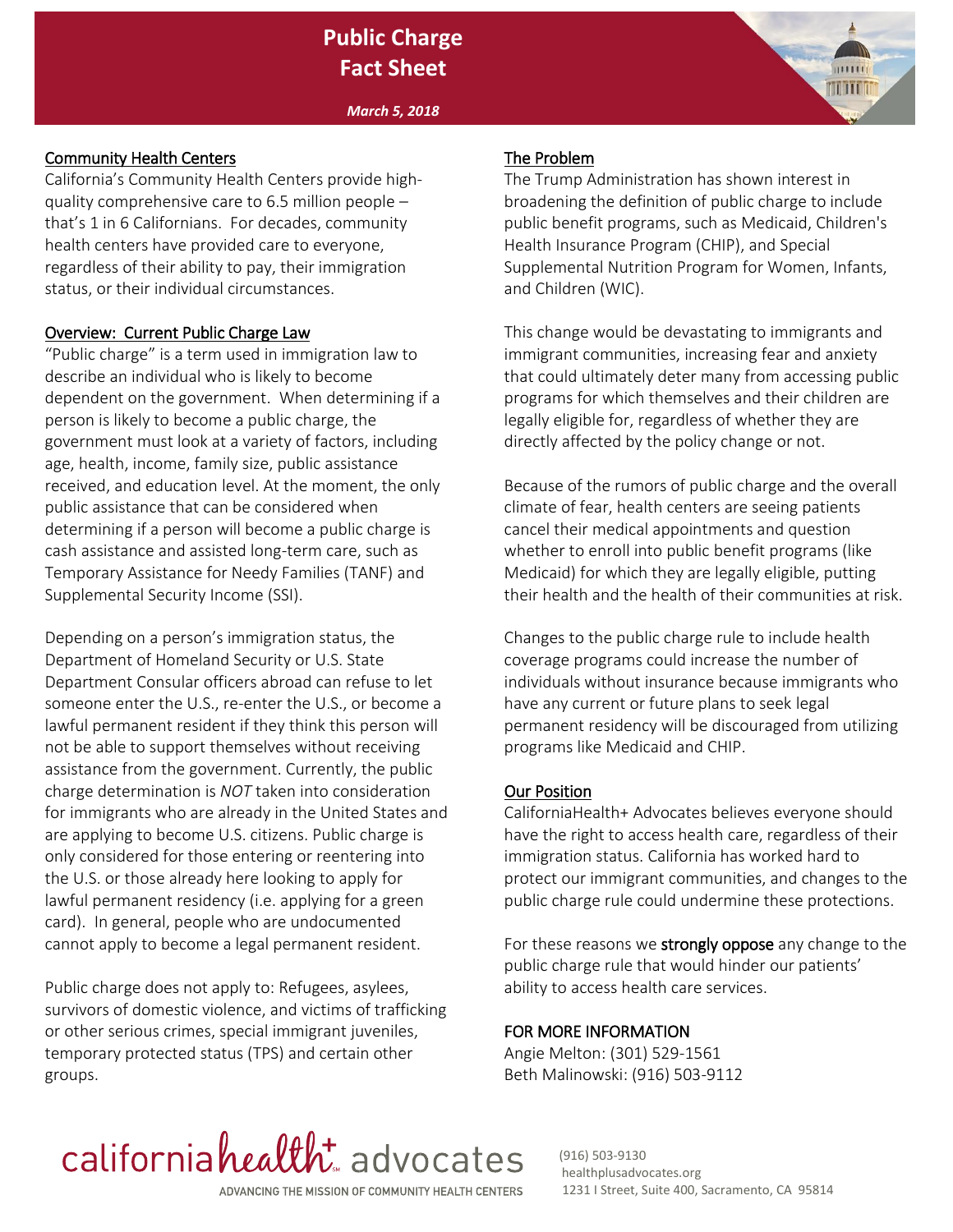# **Public Charge Talking Points** *March 2, 2018*

- For decades, community health centers have provided care to everyone, regardless of ability to pay, their immigration status, or their individual circumstances. Our goal is a healthy community and that requires universal access to healthcare services.
- Changes to public charge will unfairly target groups of immigrants and increases their fear of not being able to adjust their immigration status and even deportation, which may deter them from enrolling in programs, seeking health care services and accessing other public benefits for which they are legally eligible.
- Current laws already bar immigrant access to many public benefits.
	- o These laws prohibit undocumented immigrants from accessing federal benefits and bar green card holders from accessing federal benefits during the first five years they are in the country.
- Changes to the public charge rule would directly impact community health centers and their patients.
- When immigrant families no longer enroll in public benefits, people will need to rely on state/ local public health and other under‐resourced systems which will come at a significant cost to states
	- o Great example of this would be increased utilization of emergency rooms as a form of primary health care.

Changes to the public charge rule will impact the health, education, development and well‐being of U.S. citizen children who belong to mixed‐status households.

- Not only will the expansion of public charge deter many immigrants from accessing public programs, but it will deter parents from enrolling their children, including children with legal immigrant status, in services for which their legally eligible for.
- If we want our communities to thrive, all of the families in those communities must be able to get the care and services they need.
- Expanding the definition of public charge could undermine California's legislative strides to expand state‐based public benefits and services, to ALL, regardless of immigration status. A great example being the expansion of Medicaid for all children 0‐19, regardless of immigration status.
- At this time of rising national division, health centers are proud to stand with our immigrant communities and reaffirm our commitment to valuing and protecting the health rights of our immigrant patients.
- We remain committed to providing care to everyone and will fight for policies that ensure community health centers are safe places to receive care and will continue to advocate against the expansion of public charge.

For questions, contact Liz Oseguera at Liz@healthplusadvocates.org.

californiahealth advocates ADVANCING THE MISSION OF COMMUNITY HEALTH CENTERS

 (916) 503‐9130 healthplusadvocates.org 1231 I Street, Suite 400, Sacramento, CA 95814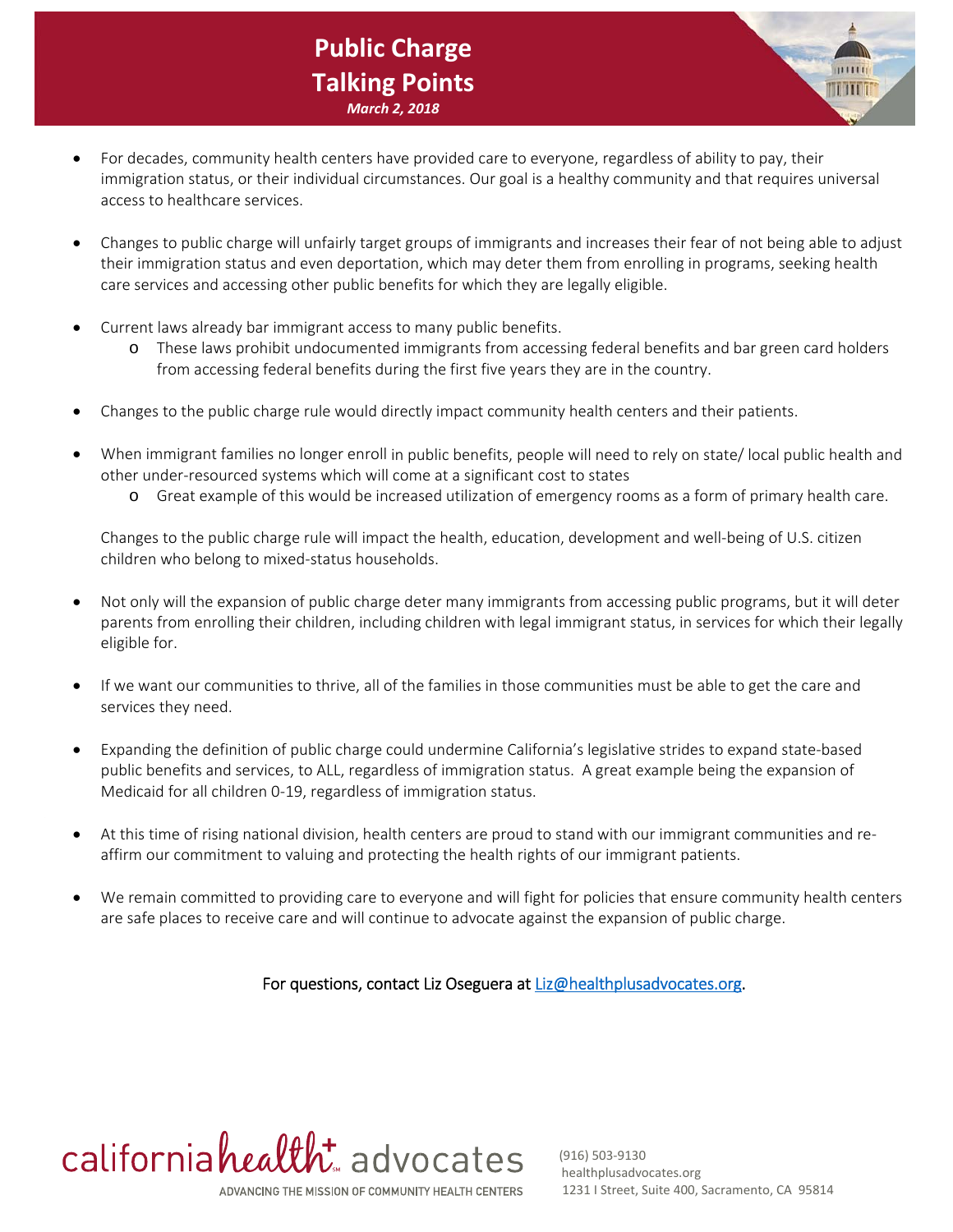# **Women's Health Care Under Attack Fact Sheet**

*March 5, 2018*

#### Community Health Centers

California Health+ Advocates represents a diverse range of community health centers throughout California. California's Health Centers provide high‐quality comprehensive care to 6.5 million people – that's 1 in 6 Californians. We feel strongly that Californians should be able to receive care at the provider of their choice, particularly in the case of sensitive specialized care like reproductive health care.

## Background: ACA Enhanced Women's Access to Health Care

The ACA made dramatic changes to health care coverage for women. These changes include:

- Preventing insurers from charging women higher premiums than men for health insurance.
- Mandating coverage of essential health benefits, including maternity care and contraceptive coverage.
- Mandating contraceptive coverage with no copayments.
- Prohibiting health plans from imposing lifetime limits.
- Prohibiting health plans from denying coverage for or charging higher premiums because of pre‐ existing conditions.

## Trump Administration Efforts to Undermine Women's Health Care

Since taking office, the Trump Administration has tried to undermine women's health care options, both legislatively and administratively.

#### ACA Repeal Proposals

- Essential health benefits requirements would have been eliminated
- Medicaid block grants would have forced states to cut eligibility.
- Proposals to defund Planned Parenthood would have created an untenable pressure on California's remaining health centers.

## Repeal of ACA Birth Control Mandate

The Trump Administration issued rules that would allow employers to claim exemption from the mandate to cover contraceptives for any "moral" or "religious" objection. Those rules could lead to hundreds of thousands of women losing contraceptive coverage. Courts have delayed implementation of those rules pending the HHS notice and comment period.

**INTO THE** 

#### Change to Title X Grantee Guidelines

The new Title X guidelines just released by the Trump Administration dramatically change the goals of the Title X program. Instead of emphasizing the full list of 18 FDA‐approved contraceptive options and referencing long‐acting reversible birth control (LARCs), the guidelines focus on natural family planning and abstinence‐based education. These guidelines could result in California's men and women losing access to trusted and experienced reproductive health care providers.

#### CMS Rescission of "Free Choice of Provider" Guidance

In January, the Trump Administration rescinded Obama‐ era guidance reinforcing the Medicaid statute's "free choice of provider" language. While courts have maintained the validity of the free choice language, the rescission of this guidance is another attempt to block women's access to care.

#### Request

We ask that you oppose any further legislative efforts that would take away women's equal access to health care and that you voice your strong concerns to the Trump Administration about their administrative actions.

#### FOR MORE INFORMATION

Angie Melton: (301) 529‐1561 Beth Malinowski: (916) 503‐9112

# californiahealth advocates ADVANCING THE MISSION OF COMMUNITY HEALTH CENTERS

 (916) 503‐9130 healthplusadvocates.org 1231 I Street, Suite 400, Sacramento, CA 95814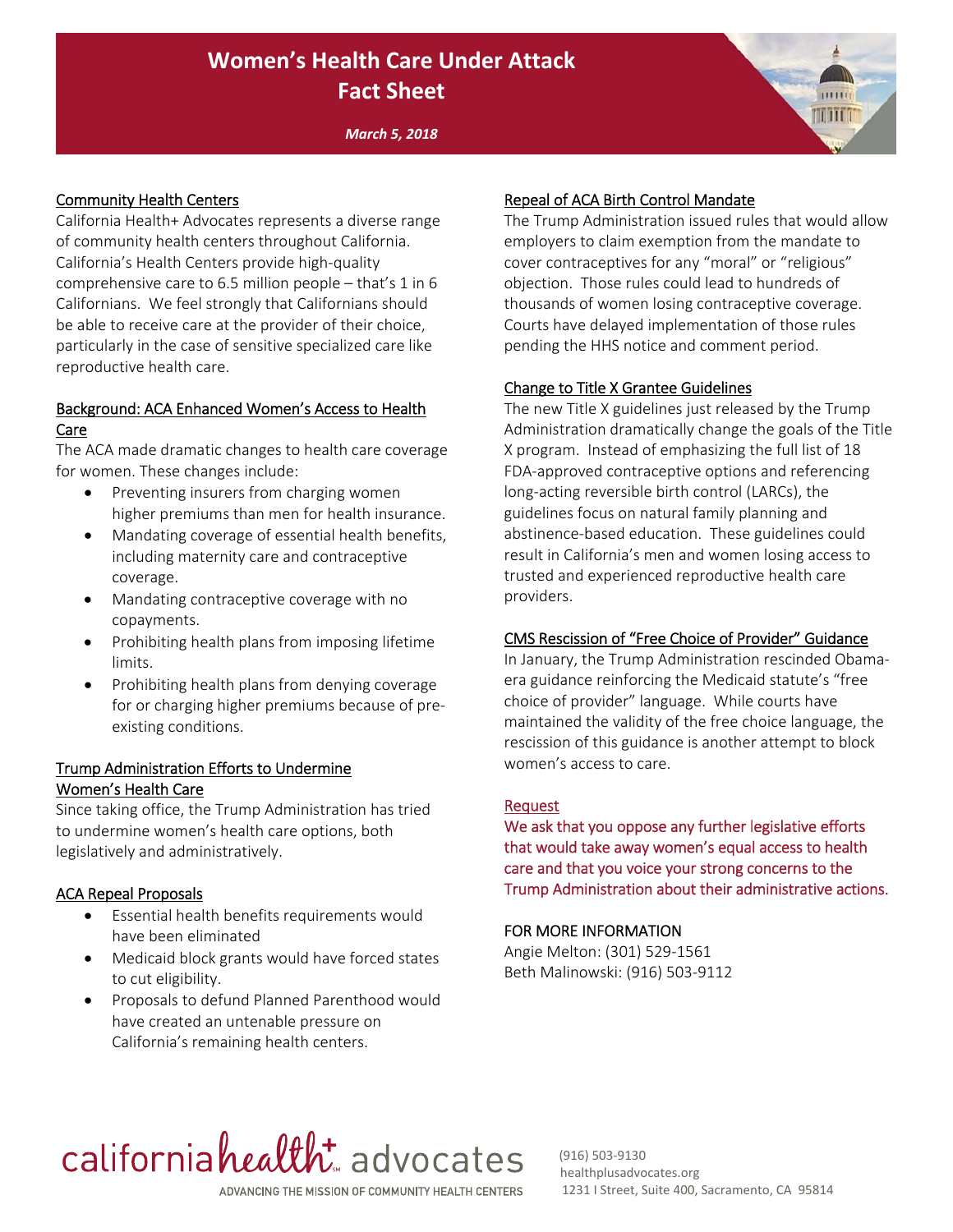# **Women's Health Care Under Attack Talking Points** *March 2, 2018*

- Since taking office, the Trump Administration has repeatedly tried to undermine women's health care options, both legislatively and administratively.
- The ACA Repeal proposals would have eliminated essential health benefits requirements that ensure coverage of maternity care and contraceptives.
- The ACA Repeal proposals would also have removed Planned Parenthood from the Medicaid program putting untenable stress on California's health centers.
- The Trump Administration rules allowing employers exemptions from the mandate to provide birth control could lead to hundreds of thousands of women losing contraceptive coverage.
- The new Title X grant guidelines could result in California's men and women losing access to trusted and experienced reproductive health care providers.
- California Health+ Advocates support women's access to comprehensive, affordable health care from the provider of their choice, and we ask that you oppose the Trump Administration's effort to erode those benefits.



 (916) 503‐9130 healthplusadvocates.org 1231 I Street, Suite 400, Sacramento, CA 95814

minthi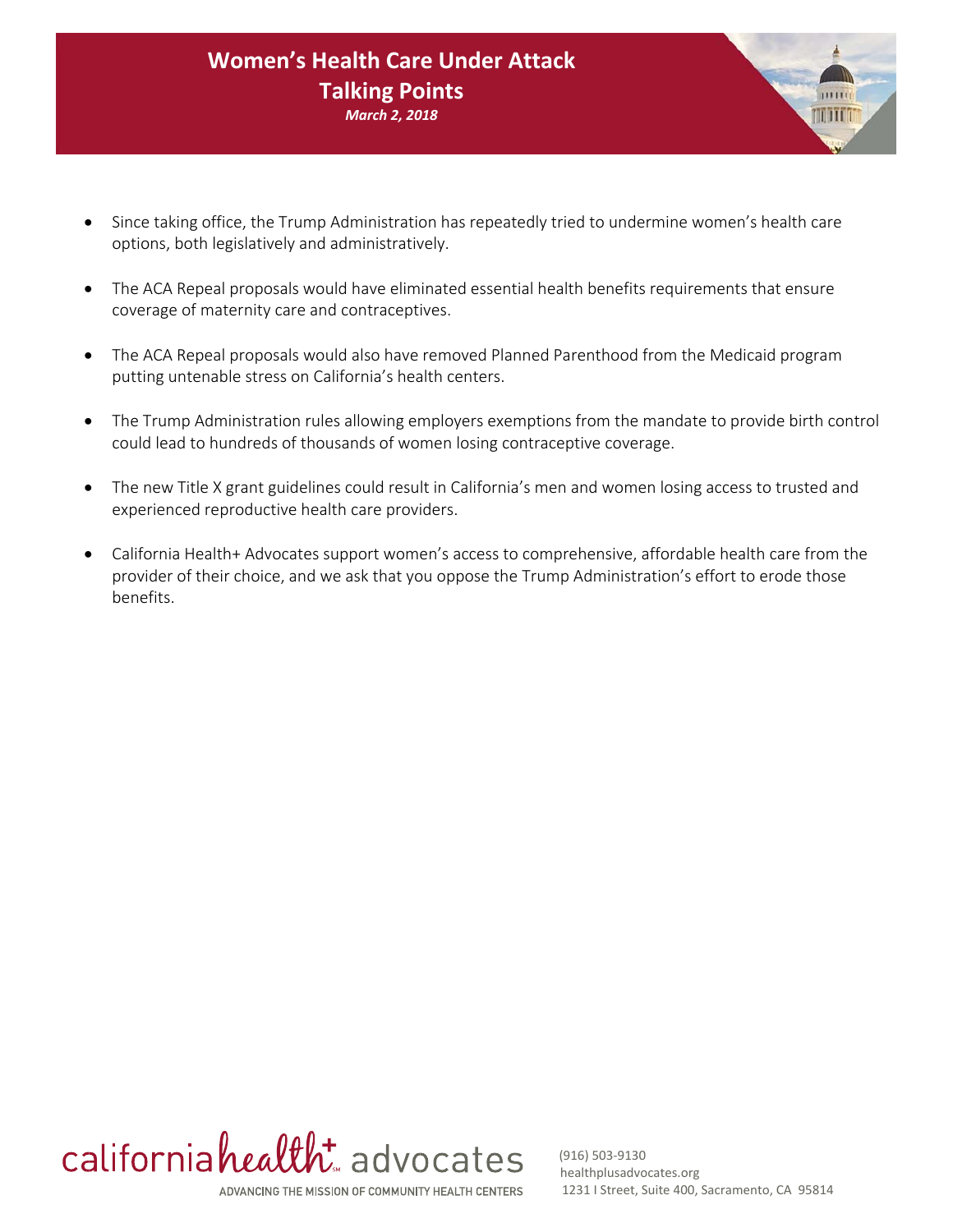# **Health Care Workforce Crisis Fact Sheet**

*March 6, 2018*

## **Background**

The United States is facing an unprecedented health care workforce crisis that touches every aspect of community health center care. Recent reports by HealthForce Center at UCSF, California Health Care Foundation, and J.P Morgan Chase highlight this:

- California ranks 32nd in physician access.
- Our ratio of primary care physicians in Medicaid is half the federal recommendation.
- Six out of nine regions in California have a primary care provider shortage, with three of those six regions having a severe shortage.
- Thirty percent of our state's doctors are over 60 years‐old and are nearing retirement.
- Currently, Latinos represent 40 percent of California's population, but only represent 5 percent of physicians.
- Less than 20 percent of physicians speak Spanish, and physicians who speak Middle Eastern or Asian languages are even less prevalent.
- Rural Health Centers report that it takes up to two years to recruit health care providers.
- There is a high need for middle skill workers for positions that require limited formal education and training while offering opportunities for career advancement (ex. medical assistant).
- A 2017 analysis projects that California will need between 39,331 and 44,188 primary care clinician FTEs—an increase of 12‐17 percent above current demand – by 2030.

#### Limited Resources

Federal funding for Teaching Health Centers is inadequate to sustain and expand residency programs. The Health Professional Shortage Area scoring system is currently designed in a way that effectively prohibits urban health centers from accessing federal workforce recruitment tools like the National Health Service Corps loan repayment program.

The President's budget proposal would eliminate a number of HRSA workforce and training programs, cutting over \$400 million in critical workforce funds. Collectively, these programs are critical to building a diverse and representative health care workforce.

**ANDITAIR** 

#### Teaching Health Centers

California currently has six Teaching Health Centers (THCs), who are community‐based primary care training programs committed to preparing physicians to serve the needs of the community. These programs are proud to be training roughly 100 residents throughout California. Many health centers in California are interested in establishing new THCs, but the inadequate level of funding and lack of a long‐term authorization make it a risky undertaking.

#### National Health Service Corps (NHSC)

The National Health Service Corps (NHSC) is a vital recruitment tool for community health centers in California. Currently, there are 770 NHSC scholars in California. According to a 2014 survey of California community health centers, 75 percent of respondents employ NHSC providers.

#### Area Health Education Center (AHEC) Program

AHEC's enhance access to quality health care by improving the supply and distribution of healthcare professionals, through community and academic educational partnerships. In 2015, the program had more than one million program participants, including over 13,000 from California.

#### Request

Teaching Health Center Program: This year, California's six THCs were put in jeopardy. We cannot allow this to happen again. Congressional leadership is needed to create long‐term stable funding for this important program.

National Health Service Corps: The NHSC continues to be a gateway to health center service. With funding restored, we must now focus on long‐term stability and expansion of this critical program.

#### FOR MORE INFORMATION

Angie Melton: (301) 529‐1561 Beth Malinowski: (916) 503‐9112



 (916) 503‐9130 healthplusadvocates.org 1231 I Street, Suite 400, Sacramento, CA 95814